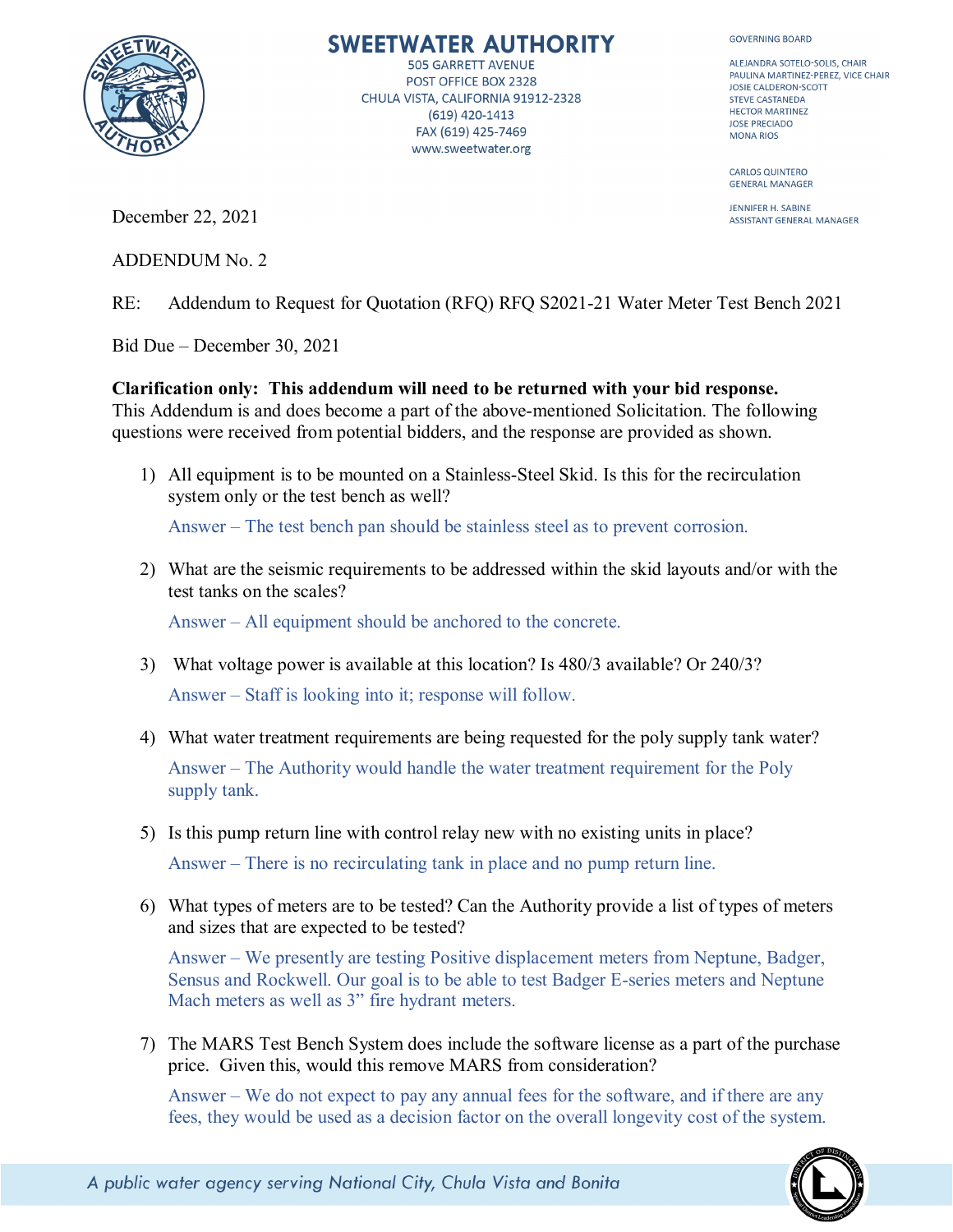- 8) Do you want reports from the software to be pulled from the bench thru this connection? Answer – The system is expected to be able to store historical data regarding the meter such as, Address, account number and export the data to excel.
- 9) Are test results to be prepared to speak to the Courts in the event of a billing dispute?

Answer – The expectations would be that we would use these reports in billing disputes as to the accuracy of our water meters.

10) Please clarify your expectation of "installation", including, but not limited to:

## Answer:

 Removal of existing equipment? Old equipment would be removed by Authority staff. Uncrating the new test bench? Authority staff would uncrate the new test bench. Placing the equipment in position? Authority staff would place new test bench in position Connection to the proposed recirculation system / closed-loop system, including the pump(s)? Authority staff would connect the new test bench.

11) Are licenses and/or permits required? For example, would the Authority provide an electrician to finalize the connection(s) to the system?

Answer – Our in-house Electrician would handle the final connection.

12) What type of water supply is available? Would said supply be located near the anticipated location of the test bench and recirculation system?

Answer – There is a 2" domestic water line next to the existing test bench.

13) Are there drains located within the proximity of the test bench? Would the location of the piping to the drains cause a trip hazard?

Answer – There is a catch basin drain next to the existing test bench and there are not tripping hazard.

14) What size(s) is/are the drains?

Answer – The catch basin has a 6" drain line.

15) Does the 5-year warranty include electrical components within the computing system or does it just cover electrical components for the test bench?

Answer – The 5-year warranty for the electrical equipment, hardware, software and components.

16) What type of customizable reports would the Authority like to have generated from the software?

Answer – The Authority would like to have it export to Excel and store historical data for the meter and graphing functions.